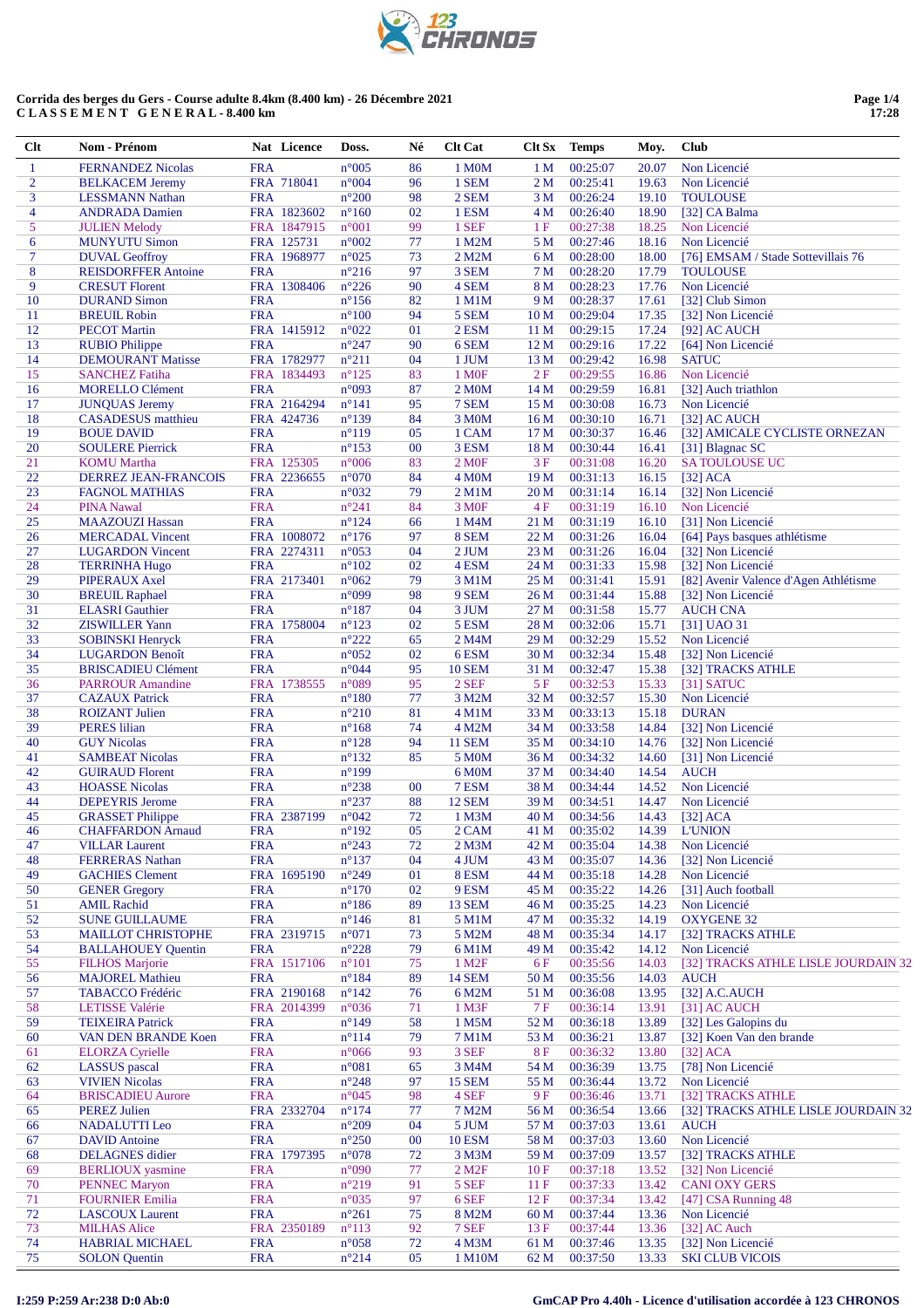| $Cl$ | Nom - Prénom                     |            | Nat Licence | Doss.           | Né | <b>Clt Cat</b>     | <b>Clt Sx</b>    | <b>Temps</b> | Moy.  | <b>Club</b>                         |
|------|----------------------------------|------------|-------------|-----------------|----|--------------------|------------------|--------------|-------|-------------------------------------|
| 76   | ROUGEOREILLE Stéphane            | <b>FRA</b> |             | $n^{\circ}164$  | 71 | 5 M3M              | 63 M             | 00:37:56     | 13.29 | Non Licencié                        |
| 77   | <b>MARCHIORO</b> Philippe        |            | FRA T315495 | $n^{\circ}072$  | 71 | 6 M3M              | 64 M             | 00:38:03     | 13.25 | [47] $J'$ aime courir               |
| 78   | <b>PIETERS</b> Theo              | <b>FRA</b> |             | $n^{\circ}194$  | 95 | <b>16 SEM</b>      | 65 M             | 00:38:06     | 13.23 | <b>MOISSAC</b>                      |
| 79   | <b>SAINT-CRIQ Laurie</b>         | <b>FRA</b> |             | $n^{\circ}037$  | 99 | 8 SEF              | 14F              | 00:38:12     | 13.20 | [32] Non Licencié                   |
| 80   | <b>SERENG Sebastien</b>          | <b>FRA</b> |             | $n^{\circ}253$  | 81 | 8 M1M              | 66 M             | 00:38:12     | 13.20 | Non Licencié                        |
| 81   | <b>FEUILLERAT Vincent</b>        | <b>FRA</b> |             | $n^{\circ}138$  | 96 | <b>17 SEM</b>      | 67 M             | 00:38:18     | 13.16 | [31] Non Licencié                   |
| 82   | <b>BERLIOUX</b> eric             | <b>FRA</b> |             | n°091           | 81 | 9 M1M              | 68 M             | 00:38:20     | 13.15 | [32] Non Licencié                   |
| 83   |                                  | <b>FRA</b> |             | $n^{\circ}026$  | 77 | 9 M2M              |                  | 00:38:21     | 13.14 |                                     |
|      | <b>DESPAX FABRICE</b>            |            |             |                 |    |                    | 69 M             |              |       | [32] TEAM DESPAX                    |
| 84   | <b>POUX</b> patrick              | <b>FRA</b> |             | n°049           | 64 | 4 M4M              | 70 M             | 00:38:35     | 13.07 | [31] MAC ADAM                       |
| 85   | EL ROBRINI Jean-Luc              | <b>FRA</b> |             | $n^{\circ}065$  | 74 | 10 M2M             | 71 M             | 00:38:40     | 13.04 | [32] Non Licencié                   |
| 86   | <b>MERCADAL Serge</b>            | <b>FRA</b> |             | $n^{\circ}028$  | 67 | 5 M4M              | 72 M             | 00:38:53     | 12.96 | [31] Mondonville Running Club       |
| 87   | <b>BORIE Nicolas</b>             | <b>FRA</b> |             | $n^{\circ}131$  | 77 | 11 M2M             | 73 M             | 00:38:55     | 12.96 | [32] Non Licencié                   |
| 88   | <b>BERENGUER Patrick</b>         | <b>FRA</b> |             | $n^{\circ}107$  | 65 | 6 M4M              | 74 M             | 00:38:57     | 12.94 | [32] Oxygene32                      |
| 89   | <b>BOSCH--TORRES Catalina</b>    | <b>FRA</b> |             | $n^{\circ}157$  | 99 | 9 SEF              | 15F              | 00:38:57     | 12.94 | [31] Foulées 32                     |
| 90   | <b>SOLON</b> Dorian              | <b>FRA</b> |             | $n^{\circ}215$  | 03 | 6 JUM              | 75 M             | 00:39:03     | 12.91 | <b>VIC FEZENSAC</b>                 |
| 91   | <b>BEN BAHOU</b> stephanie       | <b>FRA</b> |             | $n^{\circ}060$  | 78 | 1 M1F              | 16F              | 00:39:06     | 12.89 | [31] Non Licencié                   |
| 92   | <b>COSMA</b> Daniel              | <b>FRA</b> |             | $n^{\circ}103$  | 64 | 7 M4M              | 76 M             | 00:39:13     | 12.86 | [31] LES COLUME'RUNS                |
| 93   | <b>DURAN</b> sophie              | <b>FRA</b> |             | $n^{\circ}$ 144 | 04 | 1 JUF              | 17F              | 00:39:17     | 12.83 | [32] Non Licencié                   |
| 94   | <b>DURAN</b> denis               | <b>FRA</b> |             | $n^{\circ}145$  | 76 | 12 M2M             | 77 M             | 00:39:17     | 12.83 | [32] Non Licencié                   |
| 95   | <b>OUSSET Patrice</b>            | <b>FRA</b> |             | $n^{\circ}115$  | 69 | <b>7 M3M</b>       | 78 M             | 00:39:19     | 12.82 | [32] Patrice Ousset                 |
| 96   | <b>NITARO Simon</b>              | <b>FRA</b> |             | $n^{\circ}175$  | 84 | <b>7 M0M</b>       | 79 M             | 00:39:28     | 12.77 | [32] Hockey Club Auch               |
| 97   | <b>CHAVES</b> Richard            | <b>FRA</b> |             | $n^{\circ}217$  | 67 | 8 M4M              | 80 M             | 00:39:53     | 12.64 | Non Licencié                        |
| 98   | <b>MARRE Fabien</b>              |            | FRA 2247717 | $n^{\circ}252$  | 80 | 10 M1M             | 81 M             | 00:39:55     | 12.63 | Non Licencié                        |
| 99   | <b>PUJOS Patrice</b>             |            | FRA 2175245 | $n^{\circ}136$  | 70 | 8 M3M              | 82 M             | 00:40:05     | 12.58 | [32] Ac auch                        |
| 100  | <b>VILON Stephanie</b>           |            | FRA 2128702 | $n^{\circ}046$  | 83 | 4 M <sub>OF</sub>  | 18F              | 00:40:05     | 12.57 | [75] Athle $632$                    |
| 101  | <b>LABAT</b> Arnaud              | <b>FRA</b> |             | n°024           | 96 | <b>18 SEM</b>      | 83 M             | 00:40:07     | 12.57 | $[75]$ Alain                        |
| 102  | <b>CELIER Cécile</b>             | <b>FRA</b> |             | $n^{\circ}205$  | 90 | <b>10 SEF</b>      | 19F              | 00:40:15     | 12.53 | <b>AUCH</b>                         |
| 103  | <b>BAILEY Duncan</b>             | <b>GBR</b> |             | $n^{\circ}225$  | 75 | 13 M2M             | 84 M             | 00:40:15     | 12.53 | Non Licencié                        |
| 104  | <b>GOBBO</b> Pierre              | <b>FRA</b> |             | $n^{\circ}163$  | 83 | <b>8 MOM</b>       | 85 M             | 00:40:28     | 12.46 | [32] Non Licencié                   |
| 105  | <b>ESCOFFRES Pierre</b>          | <b>FRA</b> |             | $n^{\circ}126$  | 92 | <b>19 SEM</b>      | 86 M             | 00:40:29     | 12.45 | [31] Pierre ESCOFFRES               |
| 106  | <b>BOUGUE Cindy</b>              | <b>FRA</b> |             | $n^{\circ}234$  | 99 | <b>11 SEF</b>      | 20F              | 00:40:31     | 12.44 | Non Licencié                        |
| 107  | PEYTAVIT Jerome                  | <b>FRA</b> |             | $n^{\circ}063$  | 73 | 14 M2M             | 87 M             | 00:40:35     | 12.42 | Non Licencié                        |
| 108  | <b>LAFFORGUE BERNARD</b>         |            | FRA T315478 | n°073           | 52 | 1 M7M              | 88 M             | 00:40:42     | 12.39 | [32] FFA/Oxygène                    |
| 109  | <b>BALLOUHEY NETZEBAND A FRA</b> |            |             | $n^{\circ}227$  | 83 | <b>5 MOF</b>       | 21F              | 00:40:43     | 12.38 | Non Licencié                        |
| 110  | <b>MEILLON Jérôme</b>            | <b>FRA</b> |             | $n^{\circ}150$  | 78 | 11 M1M             | 89 M             | 00:40:44     | 12.37 | [32] 2FOPEN                         |
| 111  | <b>MERCADAL Emilie</b>           | <b>FRA</b> |             | $n^{\circ}177$  | 94 | <b>12 SEF</b>      | 22F              | 00:40:47     | 12.36 | [31] Mondonville Running Club       |
| 112  | GAUZIC emmanuel                  | <b>FRA</b> |             | $n^{\circ}104$  | 70 | 9 M3M              | 90 M             | 00:40:49     | 12.35 | [82] arrats trail Mauvezin          |
| 113  | <b>SELVA Quentin</b>             | <b>FRA</b> |             | $n^{\circ}030$  | 92 | <b>20 SEM</b>      | 91 M             | 00:40:58     | 12.31 | [31] Non Licencié                   |
| 114  | <b>LE GALL Pauline</b>           |            | FRA 2182198 | $n^{\circ}088$  | 87 | 6 M <sub>OF</sub>  | 23F              | 00:41:01     | 12.29 | [82] Avenir valencien               |
| 115  | <b>LABAYSSE Victor</b>           | <b>FRA</b> |             | $n^{\circ}190$  | 97 | <b>21 SEM</b>      | 92 M             | 00:41:05     | 12.27 | <b>AUCH</b>                         |
| 116  | <b>MOINE</b> Florence            |            | FRA 2183661 | $n^{\circ}173$  | 76 | 3 M <sub>2F</sub>  | 24 F             | 00:41:09     | 12.25 | [32] TRACKS ATHLE LISLE JOURDAIN 32 |
| 117  | <b>MEDIAMOLE Robin</b>           | <b>FRA</b> |             | $n^{\circ}236$  | 97 | <b>22 SEM</b>      | 93 M             | 00:41:16     | 12.22 | Non Licencié                        |
| 118  | <b>SOLON Julien</b>              | <b>FRA</b> |             | $n^{\circ}135$  | 80 | 12 M1M             | 94 M             | 00:41:34     | 12.13 | [32] Non Licencié                   |
| 119  |                                  |            | FRA 446567  | $n^{\circ}109$  | 56 |                    | 25F              | 00:41:37     | 12.11 |                                     |
|      | <b>FADELLI</b> Christine         |            |             |                 |    | 1 M <sub>6</sub> F |                  | 00:41:48     |       | $[32]$ A.C AUCH                     |
| 120  | <b>SCHMITT Nicolas</b>           | <b>FRA</b> |             | $n^{\circ}257$  | 85 | 9 M <sub>0</sub> M | 95 M             |              | 12.06 | Non Licencié                        |
| 121  | <b>DUFRECHOU Lucas</b>           | <b>FRA</b> |             | $n^{\circ}240$  | 03 | 7 JUM              | 96 M             | 00:41:49     | 12.05 | Non Licencié                        |
| 122  | <b>SAJAS Jean-Michel</b>         | <b>FRA</b> |             | $n^{\circ}239$  | 67 | 9 M4M              | 97 M             | 00:41:50     | 12.05 | Non Licencié                        |
| 123  | <b>CAZAUX Nadine</b>             | <b>FRA</b> |             | $n^{\circ}181$  | 75 | 4 M2F              | 26F              | 00:41:53     | 12.04 | Non Licencié                        |
| 124  | <b>GERARD Christophe</b>         | <b>FRA</b> |             | $n^{\circ}232$  | 72 | 10 M3M             | 98 M             | 00:41:53     | 12.04 | Non Licencié                        |
| 125  | <b>MAGRO Pascal</b>              |            | FRA 2338024 | n°009           | 61 | 2 M5M              | 99 M             | 00:42:04     | 11.98 | [31] ATHLE 632                      |
| 126  | <b>ANDRIEU Jean-Christophe</b>   | <b>FRA</b> |             | $n^{\circ}040$  | 60 | 3 M5M              | 100 <sub>M</sub> | 00:42:05     | 11.98 | [31] AIRBUS RUNNING                 |
| 127  | <b>ODORICO</b> Cecile            | <b>FRA</b> |             | $n^{\circ}245$  | 78 | $2$ M1F            | 27F              | 00:42:06     | 11.97 | Non Licencié                        |
| 128  | RANDRIANANTENAINA Jean- FRA      |            |             | $n^{\circ}054$  | 67 | 10 M4M             | 101 M            | 00:42:07     | 11.97 | [32] Non Licencié                   |
| 129  | <b>CAZALIEU Alain</b>            | <b>FRA</b> |             | $n^{\circ}185$  | 55 | 1 M6M              | 102 M            | 00:42:13     | 11.94 | <b>DURAN</b>                        |
| 130  | <b>APERT William</b>             | <b>FRA</b> |             | $n^{\circ}235$  | 68 | 11 M3M             | 103 M            | 00:42:23     | 11.90 | Non Licencié                        |
| 131  | <b>ROSSEMANN Kelyan</b>          | <b>FRA</b> |             | $n^{\circ}171$  | 05 | 3 CAM              | 104 M            | 00:42:25     | 11.88 | [32] Non Licencié                   |
| 132  | <b>GARRIGUES</b> valérie         |            | FRA 1380925 | n°043           | 69 | $2$ M $3F$         | 28F              | 00:42:26     | 11.88 | [32] TRACKS ATHLE                   |
| 133  | <b>BOSCH Jean</b>                | <b>FRA</b> |             | $n^{\circ}117$  | 63 | 11 M4M             | 105 M            | 00:42:39     | 11.82 | [31] Foulées 32                     |
| 134  | <b>SOLON</b> David               | <b>FRA</b> |             | $n^{\circ}213$  | 76 | 15 M2M             | 106 <sub>M</sub> | 00:42:55     | 11.75 | <b>SKI CLUB VICOIS</b>              |
| 135  | <b>ROLLAND Christian</b>         | <b>FRA</b> |             | $n^{\circ}012$  | 60 | 4 M5M              | 107 <sub>M</sub> | 00:43:06     | 11.69 | [31] Non Licencié                   |
| 136  | <b>SOLLES Alexandre</b>          | <b>FRA</b> |             | $n^{\circ}255$  | 80 | 13 M1M             | 108 M            | 00:43:11     | 11.67 | Non Licencié                        |
| 137  | <b>ENCAUSSE David</b>            | <b>FRA</b> |             | $n^{\circ}251$  | 81 | 14 M1M             | 109 M            | 00:43:11     | 11.67 | Non Licencié                        |
| 138  | <b>ESCALAS</b> Christian         |            | FRA 364243  | $n^{\circ}108$  | 63 | 12 M4M             | 110 <sub>M</sub> | 00:43:13     | 11.66 | [31] A.C AUCH                       |
| 139  | <b>CAPPATO Pierre-François</b>   | <b>FRA</b> |             | n°048           | 92 | <b>23 SEM</b>      | 111 M            | 00:43:21     | 11.63 | [65] Pierre-François CAPPATO        |
| 140  | <b>PINNA Siliza</b>              | <b>FRA</b> |             | $n^{\circ}242$  | 04 | $2$ JUF            | 29F              | 00:43:22     | 11.62 | Non Licencié                        |
| 141  | DE SA Philippe                   | <b>FRA</b> |             | $n^{\circ}075$  | 72 | 12 M3M             | 112 M            | 00:43:22     | 11.62 | $[32]$ SCP                          |
| 142  | ROUGEOREILLE Nathalie            | <b>FRA</b> |             | $n^{\circ}165$  | 75 | 5 M <sub>2F</sub>  | 30F              | 00:43:29     | 11.59 | Non Licencié                        |
| 143  | <b>ALBENNE CECILE</b>            | <b>FRA</b> |             | $n^{\circ}189$  | 75 | 6 M <sub>2F</sub>  | 31 F             | 00:43:46     | 11.52 | <b>AUCH</b>                         |
| 144  | <b>NETZEBAND Kay</b>             | <b>FRA</b> |             | $n^{\circ}229$  | 88 | <b>24 SEM</b>      | 113 M            | 00:43:50     | 11.50 | Non Licencié                        |
| 145  | <b>GLEYZES</b> Olivier           | <b>FRA</b> |             | $n^{\circ}134$  | 78 | 15 M1M             | 114M             | 00:43:50     | 11.50 | [32] Olivier GLEYZES                |
| 146  | <b>LUSAR CEDRIC</b>              | <b>FRA</b> |             | $n^{\circ}121$  | 79 | 16 M1M             | 115 M            | 00:43:52     | 11.49 | [32] Non Licencié                   |
| 147  | <b>BREQUE Arnaud</b>             | <b>FRA</b> |             | $n^{\circ}140$  | 76 | 16 M2M             | 116 M            | 00:44:00     | 11.46 | [32] As-tu kangourou                |
| 148  | <b>WANDI Brice</b>               | <b>FRA</b> |             | $n^{\circ}260$  | 95 | <b>25 SEM</b>      | 117 M            | 00:44:00     | 11.46 | Non Licencié                        |
| 149  | PAYA Jerome                      | <b>FRA</b> |             | $n^{\circ}208$  | 82 | 17 M1M             | 118 M            | 00:44:03     | 11.44 | <b>AUCH</b>                         |
| 150  | <b>CAMPANER Frederic</b>         |            | FRA 2268934 | $n^{\circ}059$  | 70 | 13 M3M             | 119 <sub>M</sub> | 00:44:03     | 11.44 | [32] Astarac fond club              |
|      |                                  |            |             |                 |    |                    |                  |              |       |                                     |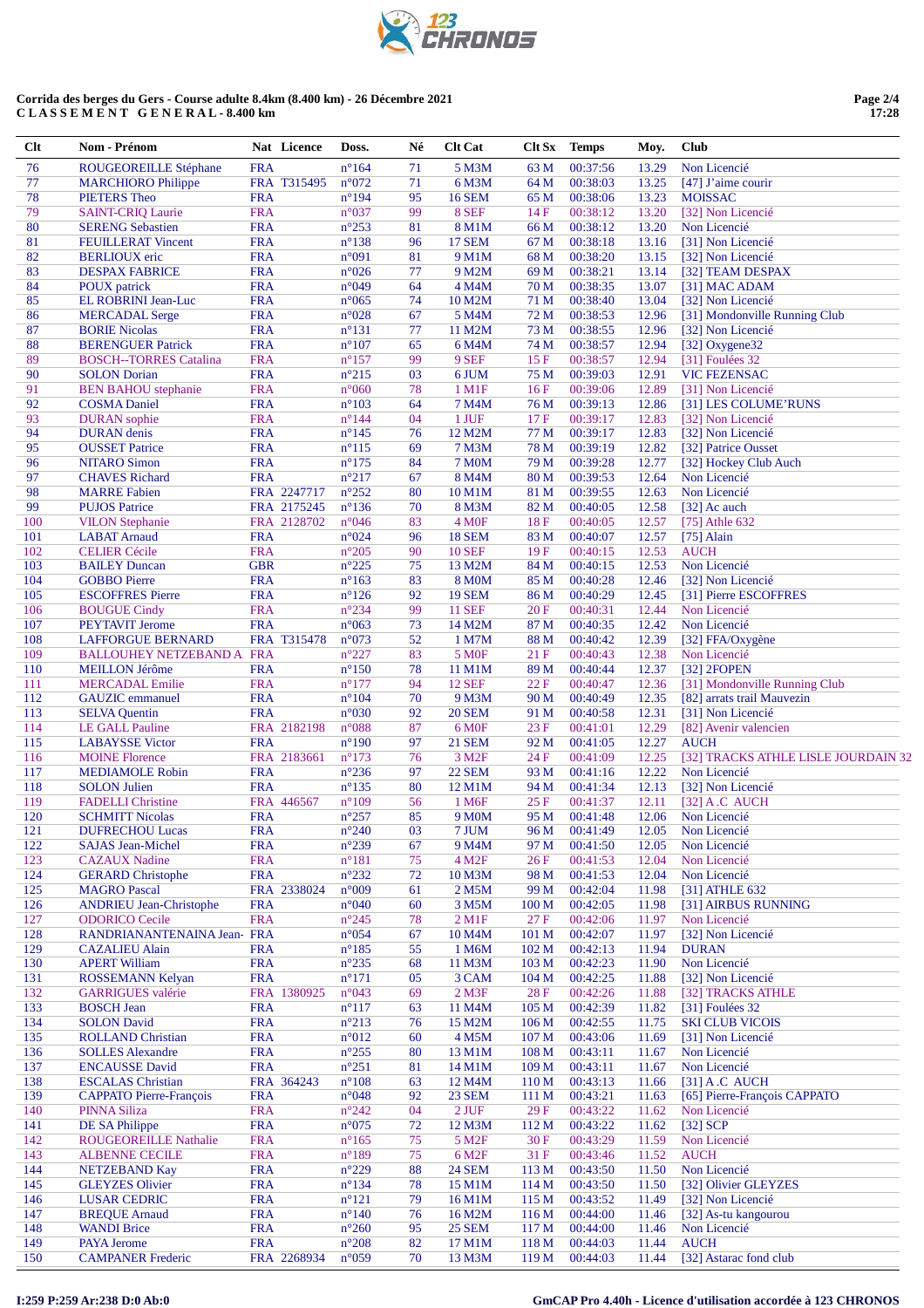| FJ 1 1 1<br>U |
|---------------|
|               |

| Clt        | Nom - Prénom                                         |                          | Nat Licence | Doss.                            | Né       | <b>Clt Cat</b>         | <b>Clt Sx</b>    | <b>Temps</b>         | Moy.           | <b>Club</b>                                 |
|------------|------------------------------------------------------|--------------------------|-------------|----------------------------------|----------|------------------------|------------------|----------------------|----------------|---------------------------------------------|
| 151        | <b>DAVID Alexandre</b>                               | <b>FRA</b>               |             | $n^{\circ}167$                   | 95       | <b>26 SEM</b>          | 120 M            | 00:44:03             | 11.44          | Non Licencié                                |
| 152        | <b>LAFFONT Alexandre</b>                             | <b>FRA</b>               |             | $n^{\circ}244$                   | 76       | 17 M2M                 | 121 M            | 00:44:21             | 11.37          | Non Licencié                                |
| 153        | <b>MAMPRIN Simone</b>                                | <b>FRA</b>               |             | $n^{\circ}027$                   | 57       | 2 M6F                  | 32F              | 00:44:21             | 11.36          | [32] les coudous de la saves                |
| 154        | <b>AGOSTINI Robert</b>                               | <b>FRA</b>               |             | $n^{\circ}147$                   | 54       | 2 M6M                  | 122 M            | 00:44:36             | 11.30          | [32] OXYGENE 32                             |
| 155        | <b>BARRERE Gerard</b>                                | <b>FRA</b>               |             | $n^{\circ}105$                   | 69       | 14 M3M                 | 123 M            | 00:44:47             | 11.26          | [32] Non Licencié                           |
| 156        | <b>BAQUE X</b>                                       | <b>FRA</b>               |             | $n^{\circ}231$                   | 63       | 13 M4M                 | 124 M            | 00:44:59             | 11.21          | Non Licencié                                |
| 157        | <b>DAUPHIN Stephane</b>                              | <b>FRA</b>               |             | $n^{\circ}197$                   | 75       | 18 M2M                 | 125 M            | 00:45:00             | 11.20          | <b>AUCH</b>                                 |
| 158<br>159 | <b>BONET</b> Loïc                                    | <b>FRA</b><br><b>FRA</b> |             | $n^{\circ}154$<br>$n^{\circ}151$ | 98<br>68 | <b>27 SEM</b><br>3 M3F | 126 M<br>33 F    | 00:45:07<br>00:45:08 | 11.17<br>11.17 | [32] Non Licencié<br>[31] Non Licencié      |
| 160        | <b>PERRET</b> Evelyne<br><b>MAZO PASCAL</b>          | <b>FRA</b>               |             | $n^{\circ}034$                   | 63       | 14 M4M                 | 127 M            | 00:45:23             | 11.11          | [75] oxygene                                |
| 161        | <b>POLLE</b> nathalie                                |                          | FRA 2271149 | n°079                            | 80       | 3 M1F                  | 34 F             | 00:45:34             | 11.06          | [32] TRACKS ATHLE                           |
| 162        | <b>PALANOUE Sebastien</b>                            | <b>FRA</b>               |             | $n^{\circ}258$                   | 95       | <b>28 SEM</b>          | 128 M            | 00:45:36             | 11.05          | Non Licencié                                |
| 163        | <b>OLIVAN</b> Aurélien                               | <b>FRA</b>               |             | $n^{\circ}085$                   | 59       | 5 M5M                  | 129 M            | 00:45:47             | 11.01          | [31] Non Licencié                           |
| 164        | <b>VERGNES</b> Francis                               | <b>FRA</b>               |             | $n^{\circ}221$                   | 61       | 6 M5M                  | 130 M            | 00:45:50             | 11.00          | Non Licencié                                |
| 165        | <b>ELEIEFF JEAN-PAUL</b>                             | <b>FRA</b>               |             | $n^{\circ}084$                   | 54       | 3 M6M                  | 131 M            | 00:45:53             | 10.99          | [32] OXYGENE 32                             |
| 166        | <b>RENAUD Didier</b>                                 | <b>FRA</b>               |             | $n^{\circ}080$                   | 71       | 15 M3M                 | 132 M            | 00:46:00             | 10.96          | [32] ASPTT AUCH TENNIS                      |
| 167        | <b>BELLOTTO FRANCIS</b>                              | <b>FRA</b>               |             | $n^{\circ}076$                   | 57       | 4 M6M                  | 133 M            | 00:46:01             | 10.96          | [32] Non Licencié                           |
| 168        | <b>FITTE Joel</b>                                    | <b>FRA</b>               |             | $n^{\circ}204$                   | 61       | 7 M5M                  | 134 M            | 00:46:01             | 10.95          | <b>OXYGENE 32</b>                           |
| 169        | <b>DELAUNAY Florian</b>                              | <b>FRA</b>               |             | $n^{\circ}021$                   | 97       | <b>29 SEM</b>          | 135 M            | 00:46:01             | 10.95          | [32] Auchandi                               |
| 170        | <b>RYCKELYNCK Celine</b>                             | <b>FRA</b>               |             | $n^{\circ}223$                   | 75       | 7 M <sub>2</sub> F     | 35F              | 00:46:04             | 10.94          | Non Licencié                                |
| 171        | <b>CABIROL Olivier</b>                               | <b>FRA</b>               |             | $n^{\circ}224$                   | 72       | 16 M3M                 | 136 M            | 00:46:04             | 10.94          | Non Licencié                                |
| 172        | <b>SAMBEAT Audrey</b>                                | <b>FRA</b>               |             | $n^{\circ}133$                   | 86       | <b>7 MOF</b>           | 36F              | 00:46:05             | 10.94          | [31] Non Licencié                           |
| 173        | <b>SAHUGUEDE Bernard</b>                             | <b>FRA</b>               |             | $n^{\circ}246$                   | 57       | 5 M6M                  | 137 M            | 00:46:10             | 10.92          | Non Licencié                                |
| 174        | <b>GUERRA</b> Sebastien                              | <b>FRA</b>               |             | $n^{\circ}$ 198                  | 78       | 18 M1M                 | 138 M            | 00:46:18             | 10.89          | <b>AUCH</b>                                 |
| 175        | <b>FITAN Elodie</b>                                  | <b>FRA</b>               |             | $n^{\circ}162$                   | 85       | <b>8 MOF</b>           | 37F              | 00:46:31             | 10.84          | Non Licencié                                |
| 176        | <b>DAURIGNAC Guillaume</b>                           | <b>FRA</b>               |             | $n^{\circ}161$                   | 81       | 19 M1M                 | 139 M            | 00:46:32             | 10.83          | Non Licencié                                |
| 177        | <b>MAGNIE HERVE</b>                                  | <b>FRA</b>               |             | $n^{\circ}183$                   | 66       | 15 M4M                 | 140 M            | 00:46:33<br>00:46:34 | 10.83          | <b>AUCH</b>                                 |
| 178<br>179 | <b>MEDAN JEAN-PIERRE</b><br><b>FERNANDEZ</b> norbert | <b>FRA</b>               | FRA 1966072 | $n^{\circ}015$<br>n°038          | 54<br>61 | 6 M6M<br>8 M5M         | 141 M<br>142 M   | 00:46:36             | 10.83<br>10.82 | [31] CA Balma<br>[31] LES COLUME'RUNS       |
| 180        | <b>FOURTEAU Maxime</b>                               | <b>FRA</b>               |             | $n^{\circ}206$                   | 90       | <b>30 SEM</b>          | 143 M            | 00:46:37             | 10.81          | <b>AUCH</b>                                 |
| 181        | <b>LAURAY Séverine</b>                               | <b>FRA</b>               |             | $n^{\circ}130$                   | 77       | 8 M <sub>2F</sub>      | 38F              | 00:46:44             | 10.79          | [32] Non Licencié                           |
| 182        | <b>GILLET</b> Laurent                                | <b>FRA</b>               |             | $n^{\circ}057$                   | 75       | 19 M2M                 | 144 M            | 00:46:51             | 10.76          | [31] Team Ali Belkacem                      |
| 183        | <b>GOSSEREZ Christelle</b>                           | <b>FRA</b>               |             | n°013                            | 76       | 9 M <sub>2F</sub>      | 39F              | 00:46:56             | 10.74          | [32] Non Licencié                           |
| 184        | <b>POUZERGUES Marc</b>                               | <b>FRA</b>               |             | $n^{\circ}202$                   | 62       | 9 M5M                  | 145 M            | 00:47:04             | 10.71          | <b>AUCH</b>                                 |
| 185        | <b>BOUGUE Alexandre</b>                              | <b>FRA</b>               |             | $n^{\circ}233$                   | 97       | 31 SEM                 | 146 M            | 00:47:12             | 10.68          | Non Licencié                                |
| 186        | <b>PALIN</b> Gwenaëlle                               | <b>FRA</b>               |             | $n^{\circ}064$                   | 85       | <b>9 MOF</b>           | 40 F             | 00:47:15             | 10.67          | [31] Non Licencié                           |
| 187        | <b>CHAVES</b> Daniel                                 | <b>FRA</b>               |             | $n^{\circ}218$                   | 03       | 8 JUM                  | 147 M            | 00:47:30             | 10.61          | Non Licencié                                |
| 188        | <b>LALANNE</b> Michel                                | <b>FRA</b>               |             | $n^{\circ}077$                   | 59       | 10 M5M                 | 148 M            | 00:47:40             | 10.58          | [32] Non Licencié                           |
| 189        | <b>BARRIÈRE</b> François                             | <b>FRA</b>               |             | n°095                            | 80       | 20 M1M                 | 149 M            | 00:47:46             | 10.55          | [32] Arratz Trail Mauvezin                  |
| 190        | <b>MONTÈS</b> thierry                                | <b>FRA</b>               |             | n°074                            | 55       | 7 M6M                  | 150 M            | 00:48:38             | 10.36          | [82] Non Licencié                           |
| 191        | <b>PIETERS</b> Agathe                                | <b>FRA</b>               |             | $n^{\circ}$ 195                  | 96       | <b>13 SEF</b>          | 41 F             | 00:48:51             | 10.32          | <b>MOISSAC</b>                              |
| 192        | <b>VERDIER Alban</b>                                 |                          | FRA 248334  | $n^{\circ}220$                   | 39       | 1 M9M                  | 151 M            | 00:49:05             | 10.27          | Non Licencié                                |
| 193        | <b>LABAT</b> Alain                                   | <b>FRA</b>               |             | $n^{\circ}023$                   | 60       | 11 M5M                 | 152 M            | 00:49:05             | 10.27          | [75] Alain LABAT                            |
| 194        | <b>BACCO</b> Sabine                                  | <b>FRA</b>               |             | $n^{\circ}254$                   | 74       | 10 M <sub>2F</sub>     | 42 F             | 00:49:05             | 10.27          | Non Licencié                                |
| 195        | <b>ALBOUY Jérôme</b>                                 | <b>FRA</b>               |             | $n^{\circ}166$                   | 84       | <b>10 MOM</b>          | 153 M            | 00:49:18             | 10.23          | [31] Non Licencié                           |
| 196        | <b>BOURRET</b> Fabien                                | <b>FRA</b>               |             | $n^{\circ}159$                   | 86       | 11 M0M                 | 154 M            | 00:49:52             | 10.11          | [32] Non Licencié                           |
| 197        | <b>ROBERT Christine</b>                              | <b>FRA</b>               |             | $n^{\circ}056$                   | 69       | 4 M3F                  | 43 F             | 00:50:05             | 10.06          | [32] Non Licencié                           |
| 198        | <b>FOURMENT Philippe</b>                             |                          | FRA 205480  | $n^{\circ}055$                   | 66       | 16 M4M                 | 155 M            | 00:50:05             | 10.06          | [32] Astarac Fond Club                      |
| 199        | <b>TOUGE Audrey</b>                                  | <b>FRA</b>               |             | $n^{\circ}158$                   | 84       | <b>10 MOF</b>          | 44 F             | 00:50:14             | 10.03          | [32] Non Licencié                           |
| 200        | <b>DUPRAT Fabienne</b>                               |                          | FRA 2096821 | $n^{\circ}047$                   | 70       | 5 M3F                  | 45 F             | 00:50:37             | 9.96           | [32] Astarac Fond Club<br>[32] Non Licencié |
| 201<br>202 | <b>URRACA</b> benoit<br><b>MARIN</b> Daniel          | <b>FRA</b><br><b>FRA</b> |             | $n^{\circ}083$<br>$n^{\circ}061$ | 82<br>71 | 21 M1M<br>17 M3M       | 156M             | 00:50:39<br>00:50:43 | 9.95<br>9.94   | [32] Inscriptionsenligne.fr                 |
| 203        | <b>VILLENEUVE Mailys</b>                             | <b>FRA</b>               |             | $n^{\circ}169$                   | 00       | 1 ESF                  | 157 M<br>46F     | 00:50:54             |                | [65] Non Licencié                           |
| 204        | <b>ITHURSARRY Damien</b>                             | <b>FRA</b>               |             | $n^{\circ}256$                   | 85       | 12 M <sub>0</sub> M    | 158 M            | 00:50:55             | 9.90<br>9.90   | Non Licencié                                |
| 205        | SOULAYRAC hugo                                       | <b>FRA</b>               |             | n°096                            | 98       | 32 SEM                 | 159M             | 00:51:02             | 9.88           | [32] Non Licencié                           |
| 206        | <b>BONET YANN</b>                                    | <b>FRA</b>               |             | $n^{\circ}155$                   | 01       | <b>11 ESM</b>          | 160 <sub>M</sub> | 00:51:02             | 9.88           | [32] Non Licencié                           |
| 207        | <b>SELVA Eric</b>                                    | <b>FRA</b>               |             | $n^{\circ}031$                   | 65       | 17 M4M                 | 161 M            | 00:51:15             | 9.84           | [31] Non Licencié                           |
| 208        | <b>QUERIN Philippe</b>                               | <b>FRA</b>               |             | $n^{\circ}118$                   | 62       | 12 M5M                 | 162 M            | 00:51:56             | 9.71           | [32] AUCH TRIATHLON COEUR DE GASCO          |
| 209        | <b>PIETERS Florence</b>                              | <b>FRA</b>               |             | $n^{\circ}$ 196                  | 65       | 1 M4F                  | 47 F             | 00:52:19             | 9.63           | <b>MOISSAC</b>                              |
| 210        | <b>BRAGATO Dominique</b>                             | <b>FRA</b>               |             | $n^{\circ}201$                   | 45       | 1 M8M                  | 163 M            | 00:52:28             | 9.61           | <b>AUCH</b>                                 |
| 211        | <b>CASTILLON Jean-Manuel</b>                         | <b>FRA</b>               |             | $n^{\circ}069$                   | 63       | 18 M4M                 | 164M             | 00:52:48             | 9.55           | [63] Non Licencié                           |
| 212        | <b>LUSAR AURELIE</b>                                 | <b>FRA</b>               |             | $n^{\circ}120$                   | 81       | $4 \,\mathrm{M1F}$     | 48 F             | 00:53:20             | 9.45           | [32] AURELIE LUSAR                          |
| 213        | <b>ANDREO Jean-michel</b>                            | <b>FRA</b>               |             | $n^{\circ}068$                   | 50       | 2 M7M                  | 165 <sub>M</sub> | 00:53:48             | 9.37           | [32] Jean-michel Andreo                     |
| 214        | <b>JUSTON-COUMAT Catherine</b>                       | <b>FRA</b>               |             | n°041                            | 63       | 2 M4F                  | 49 F             | 00:55:09             | 9.14           | [31] Non Licencié                           |
| 215        | <b>PAPOT Jacques</b>                                 | <b>FRA</b>               |             | $n^{\circ}122$                   | 42       | 2 M9M                  | 166 M            | 00:55:23             | 9.10           | [31] Enfile tes baskets                     |
| 216        | <b>AMARAL Victor</b>                                 | <b>FRA</b>               |             | $n^{\circ}008$                   | 61       | 13 M5M                 | 167 <sub>M</sub> | 00:56:23             | 8.94           | Non Licencié                                |
| 217        | <b>GAUGUELIN Claudine</b>                            | <b>FRA</b>               |             | $n^{\circ}007$                   | 59       | 1 M5F                  | 50 F             | 00:56:23             | 8.94           | <b>GLOBE COUREURS TOULOUSAINS</b>           |
| 218        | <b>MENDOUSSE Guy</b>                                 |                          | FRA 495601  | $n^{\circ}212$                   | 51       | 3 M7M                  | 168 <sub>M</sub> | 00:57:23             | 8.78           | Non Licencié                                |
| 219        | <b>TOURNAN Stephane</b>                              | <b>FRA</b>               |             | $n^{\circ}207$                   | 70       | 18 M3M                 | 169 <sub>M</sub> | 00:57:50             | 8.72           | <b>SUN FORM</b>                             |
| 220        | WOJNAROWICZ SYNTHIA                                  | <b>FRA</b>               |             | $n^{\circ}110$                   | 79       | 5 M1F                  | 51 F             | 00:58:23             | 8.63           | [32] Non Licencié                           |
| 221        | <b>PALANQUE Marie</b>                                | <b>FRA</b>               |             | $n^{\circ}259$                   | 97       | <b>14 SEF</b>          | 52F              | 00:58:40             | 8.59           | Non Licencié                                |
| 222        | <b>TORRES Liliana</b>                                | <b>FRA</b>               |             | $n^{\circ}116$                   | 63       | 3 M4F                  | 53 F             | 00:59:14             | 8.51           | [31] Foulées 32                             |
| 223        | <b>LEFEBVRE</b> Patrick                              | <b>FRA</b>               |             | $n^{\circ}087$                   | 64       | 19 M4M                 | 170 M            | 00:59:32             | 8.47           | [32] Non Licencié                           |
| 224        | <b>BRASSEUR</b> Frederique                           | <b>FRA</b>               |             | $n^{\circ}086$                   | 67       | 4 M4F                  | 54 F             | 00:59:33             | 8.47           | [32] Non Licencié                           |
| 225        | <b>ALBENNE ANNE</b>                                  | <b>FRA</b>               |             | $n^{\circ}188$                   | 67       | 5 M4F                  | 55 F             | 00:59:46             | 8.43           | <b>AUCH</b>                                 |

# **I:259 P:259 Ar:238 D:0 Ab:0 GmCAP Pro 4.40h - Licence d'utilisation accordée à 123 CHRONOS**